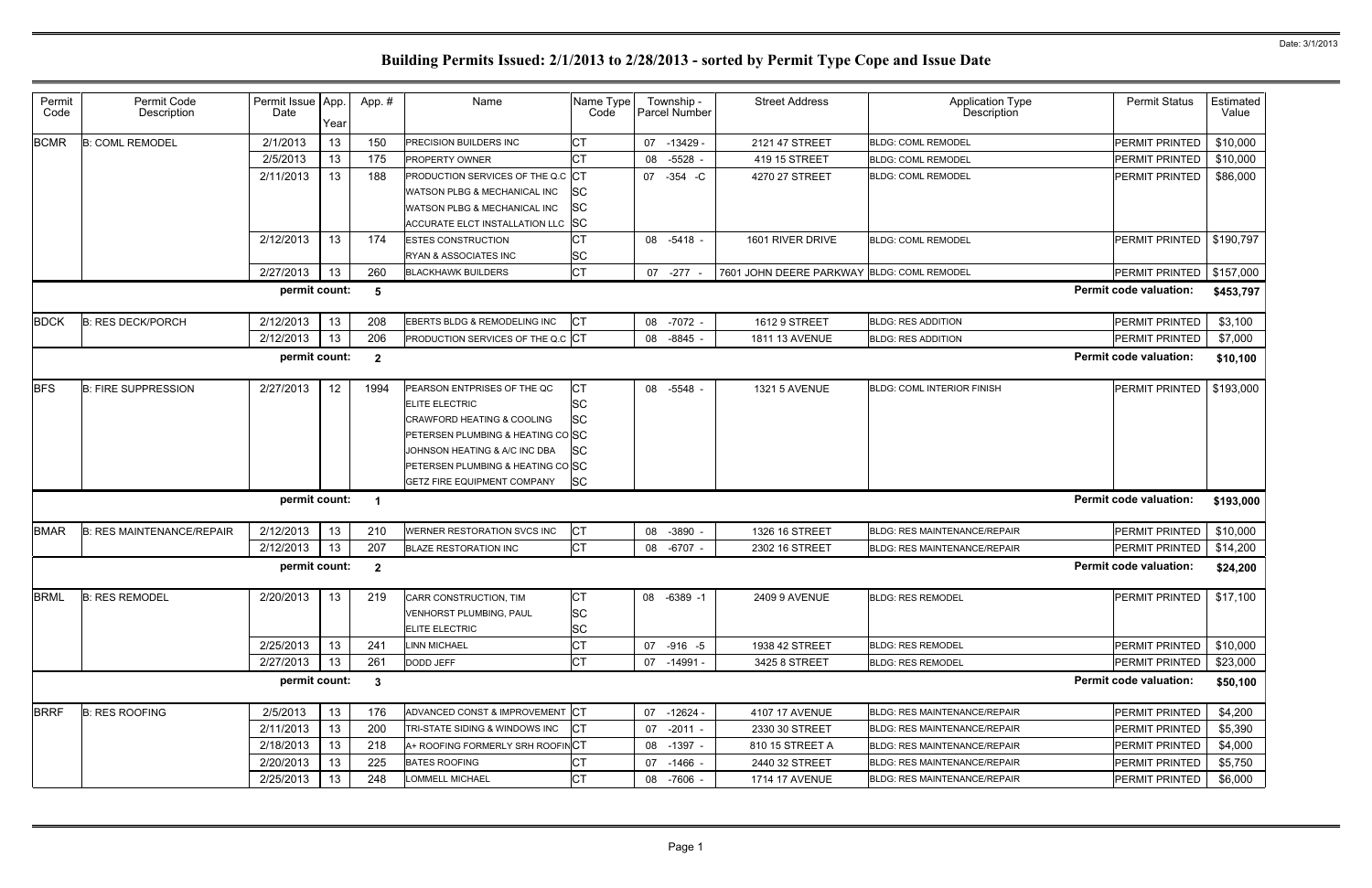| <b>Permit code valuation:</b><br>permit count:<br>\$25,340<br>5<br>2/11/2013<br>13<br>СT<br>\$145,000<br>180<br>RYAN & ASSOCIATES INC<br>PERMIT PRINTED<br><b>B: RES ADDITION</b><br>07<br>-11825 -<br>3608 32 AVENUE<br><b>BLDG: RES ADDITION</b><br><b>SC</b><br>RYAN & ASSOCIATES INC<br><b>CT</b><br>9<br>2/20/2013<br>2353<br><b>PROPERTY OWNER</b><br>\$20,592<br>-8626 -<br>902 54 STREET<br><b>BLDG: RES ADDITION</b><br><b>PERMIT PRINTED</b><br>08<br>SC<br><b>PROPERTY OWNER</b><br><b>SC</b><br><b>PROPERTY OWNER</b><br>permit count:<br><b>Permit code valuation:</b><br>$\overline{2}$<br>\$165,592<br>13<br>СT<br><b>PERMIT PRINTED</b><br>\$2,500<br><b>B: RES SIDING</b><br>2/7/2013<br>185<br><b>C &amp; C CONSTRUCTION</b><br>08<br>$-1266$<br><b>1524 7 AVENUE</b><br><b>BLDG: RES MAINTENANCE/REPAIR</b><br><b>CT</b><br>2/20/2013<br>13<br>223<br>AGAN'S QUALITY CONSTRUCTION<br>$-4746 -$<br>PERMIT PRINTED<br>\$9,400<br>08<br>1425 14 AVENUE<br><b>BLDG: RES MAINTENANCE/REPAIR</b><br><b>CT</b><br>2/25/2013<br>13<br>247<br>PERMIT PRINTED<br>\$6,900<br>$-6615 -$<br>3720 15 AVENUE<br>M I CONSTRUCTION<br>07<br>BLDG: RES MAINTENANCE/REPAIR<br>permit count:<br><b>Permit code valuation:</b><br>-3<br>\$18,800<br>2/4/2013<br>13<br>LIGHTING MAINTENANCE INC<br><b>CT</b><br><b>BLDG: SIGN</b><br>\$1,700<br>B: EZ/COML, SIGN<br>162<br>-5728 -<br><b>PERMIT PRINTED</b><br>08<br><b>1409 6 AVENUE</b><br>Iст<br>2/20/2013<br>13<br>\$16,000<br>234<br><b>PERMIT PRINTED</b><br><b>LANGE SIGN GROUP</b><br>08 -5418 -<br>1601 RIVER DRIVE<br><b>BLDG: SIGN</b><br>permit count:<br><b>Permit code valuation:</b><br>\$17,700<br>$\overline{2}$<br><b>CT</b><br>2/27/2013<br>266<br>MIDWEST RECONSTRUCTION CO<br><b>B: RES BASEMENT WATERPROOF</b><br>13<br>-3953<br>1611 18 STREET C<br><b>BLDG: RES MAINTENANCE/REPAIR</b><br><b>PERMIT PRINTED</b><br>\$4,535<br>08<br>permit count:<br><b>Permit code valuation:</b><br>\$4,535<br><b>CT</b><br><b>B: COML CELLULAR STATION/TOV</b><br>2/5/2013<br>59<br>PROPERTY OWNER<br>PERMIT PRINTED<br>\$14,000<br>13<br>07<br>$-12822 -$<br><b>BLDG: CELLULAR STATION/TOWER</b><br>1529 46 AVENUE<br><b>Permit code valuation:</b><br>permit count:<br>\$14,000<br><b>CT</b><br><b>B: WRECK MISC STRUCTURE</b><br>2/6/2013<br>13<br>178<br>HOLST TRUCKING & EXCAVATING<br>WRECK: ALL OTHER BUILDINGS/STRUCTURES<br>PERMIT PRINTED<br>\$14,000<br>08<br>3300 5 AVENUE<br>$-3807 -2$<br><b>Permit code valuation:</b><br>permit count:<br>\$14,000<br><b>B: WRECK HOUSE</b><br>2/5/2013<br>13<br>COOPMAN TRUCKING & EXCAVATING CT<br><b>WRECK: 1 FAMILY HOUSE</b><br>PERMIT PRINTED<br>\$0<br>172<br>429 10 STREET<br>08 -5868 -<br>2/5/2013<br>13<br>COOPMAN TRUCKING & EXCAVATING CT<br>173<br>\$0<br>08 -6779 -<br>733 23 STREET<br><b>WRECK: 1 FAMILY HOUSE</b><br>PERMIT PRINTED<br><b>CT</b><br>2/20/2013<br>13<br>224<br>\$0<br><b>MCADAM &amp; ASSOCIATES</b><br>08 -8418 -<br><b>WRECK: 1 FAMILY HOUSE</b><br>PERMIT PRINTED<br>1764 28 AVENUE<br>permit count:<br><b>Permit code valuation:</b><br>\$0<br>$\mathbf{3}$<br>2/5/2013<br>13<br>COOPMAN TRUCKING & EXCAVATING CT<br><b>WRECK: 1 FAMILY HOUSE</b><br><b>ENG: CLASS 1 DRAINAGE</b><br>172<br>08 -5868 -<br>429 10 STREET<br>PERMIT PRINTED<br>\$0<br>COOPMAN TRUCKING & EXCAVATING CT<br>2/5/2013<br>13<br>173<br><b>WRECK: 1 FAMILY HOUSE</b><br>\$0<br>08<br>-6779 -<br>733 23 STREET<br>PERMIT PRINTED<br><b>CT</b><br>13<br>2/6/2013<br>HOLST TRUCKING & EXCAVATING<br><b>WRECK: ALL OTHER BUILDINGS/STRUCTURES</b><br>\$14,000<br>178<br>08 -3807 -2<br>3300 5 AVENUE<br>PERMIT PRINTED<br><b>CT</b><br>13<br>2/11/2013<br>180<br>RYAN & ASSOCIATES INC<br><b>BLDG: RES ADDITION</b><br>3608 32 AVENUE<br><b>PERMIT PRINTED</b><br>\$145,000<br>07 -11825 -<br><b>SC</b><br>RYAN & ASSOCIATES INC<br><b>CT</b><br>2/20/2013<br>13<br>224<br>\$0<br>PERMIT PRINTED<br>08 -8418 -<br><b>WRECK: 1 FAMILY HOUSE</b><br><b>MCADAM &amp; ASSOCIATES</b><br>1764 28 AVENUE<br>СT<br>2/27/2013<br>13<br>262<br>07 -13098 -<br>PERMIT PRINTED<br>\$0<br><b>B.M. BAGBY INC</b><br>5531 38 AVENUE<br><b>ENG: DRAINAGE PERMIT</b><br>2/27/2013<br><b>CT</b><br>13<br>263<br>TO BE ISSUED<br>\$0<br><b>B.M. BAGBY INC</b><br>-13099 -<br>5535 38 AVENUE<br><b>ENG: DRAINAGE PERMIT</b><br>07<br><b>CT</b><br>2/27/2013<br>13<br>260<br>PERMIT PRINTED   \$157,000<br><b>BLACKHAWK BUILDERS</b><br>07 -277 -<br>7601 JOHN DEERE PARKWAY BLDG: COML REMODEL | Permit<br>Code   | Permit Code<br>Description | Permit Issue App.<br>Date | Year | App. # | Name | Name Type<br>Code | Township -<br>Parcel Number | <b>Street Address</b> | <b>Application Type</b><br><b>Description</b> | <b>Permit Status</b> | Estimated<br>Value |
|-----------------------------------------------------------------------------------------------------------------------------------------------------------------------------------------------------------------------------------------------------------------------------------------------------------------------------------------------------------------------------------------------------------------------------------------------------------------------------------------------------------------------------------------------------------------------------------------------------------------------------------------------------------------------------------------------------------------------------------------------------------------------------------------------------------------------------------------------------------------------------------------------------------------------------------------------------------------------------------------------------------------------------------------------------------------------------------------------------------------------------------------------------------------------------------------------------------------------------------------------------------------------------------------------------------------------------------------------------------------------------------------------------------------------------------------------------------------------------------------------------------------------------------------------------------------------------------------------------------------------------------------------------------------------------------------------------------------------------------------------------------------------------------------------------------------------------------------------------------------------------------------------------------------------------------------------------------------------------------------------------------------------------------------------------------------------------------------------------------------------------------------------------------------------------------------------------------------------------------------------------------------------------------------------------------------------------------------------------------------------------------------------------------------------------------------------------------------------------------------------------------------------------------------------------------------------------------------------------------------------------------------------------------------------------------------------------------------------------------------------------------------------------------------------------------------------------------------------------------------------------------------------------------------------------------------------------------------------------------------------------------------------------------------------------------------------------------------------------------------------------------------------------------------------------------------------------------------------------------------------------------------------------------------------------------------------------------------------------------------------------------------------------------------------------------------------------------------------------------------------------------------------------------------------------------------------------------------------------------------------------------------------------------------------------------------------------------------------------------------------------------------------------------------------------------------------------------------------------------------------------------------------------------------------------------------------------------------------------------------------------------------------------------------------------------------------------------------------------------------------------------------------------------------------------------------------------------------------------------------------------------------------------------------------------------------------------------------------------------------------------------------------------------------------------------------------------------------------------------------------|------------------|----------------------------|---------------------------|------|--------|------|-------------------|-----------------------------|-----------------------|-----------------------------------------------|----------------------|--------------------|
|                                                                                                                                                                                                                                                                                                                                                                                                                                                                                                                                                                                                                                                                                                                                                                                                                                                                                                                                                                                                                                                                                                                                                                                                                                                                                                                                                                                                                                                                                                                                                                                                                                                                                                                                                                                                                                                                                                                                                                                                                                                                                                                                                                                                                                                                                                                                                                                                                                                                                                                                                                                                                                                                                                                                                                                                                                                                                                                                                                                                                                                                                                                                                                                                                                                                                                                                                                                                                                                                                                                                                                                                                                                                                                                                                                                                                                                                                                                                                                                                                                                                                                                                                                                                                                                                                                                                                                                                                                                                                               |                  |                            |                           |      |        |      |                   |                             |                       |                                               |                      |                    |
|                                                                                                                                                                                                                                                                                                                                                                                                                                                                                                                                                                                                                                                                                                                                                                                                                                                                                                                                                                                                                                                                                                                                                                                                                                                                                                                                                                                                                                                                                                                                                                                                                                                                                                                                                                                                                                                                                                                                                                                                                                                                                                                                                                                                                                                                                                                                                                                                                                                                                                                                                                                                                                                                                                                                                                                                                                                                                                                                                                                                                                                                                                                                                                                                                                                                                                                                                                                                                                                                                                                                                                                                                                                                                                                                                                                                                                                                                                                                                                                                                                                                                                                                                                                                                                                                                                                                                                                                                                                                                               | <b>BRSA</b>      |                            |                           |      |        |      |                   |                             |                       |                                               |                      |                    |
|                                                                                                                                                                                                                                                                                                                                                                                                                                                                                                                                                                                                                                                                                                                                                                                                                                                                                                                                                                                                                                                                                                                                                                                                                                                                                                                                                                                                                                                                                                                                                                                                                                                                                                                                                                                                                                                                                                                                                                                                                                                                                                                                                                                                                                                                                                                                                                                                                                                                                                                                                                                                                                                                                                                                                                                                                                                                                                                                                                                                                                                                                                                                                                                                                                                                                                                                                                                                                                                                                                                                                                                                                                                                                                                                                                                                                                                                                                                                                                                                                                                                                                                                                                                                                                                                                                                                                                                                                                                                                               |                  |                            |                           |      |        |      |                   |                             |                       |                                               |                      |                    |
|                                                                                                                                                                                                                                                                                                                                                                                                                                                                                                                                                                                                                                                                                                                                                                                                                                                                                                                                                                                                                                                                                                                                                                                                                                                                                                                                                                                                                                                                                                                                                                                                                                                                                                                                                                                                                                                                                                                                                                                                                                                                                                                                                                                                                                                                                                                                                                                                                                                                                                                                                                                                                                                                                                                                                                                                                                                                                                                                                                                                                                                                                                                                                                                                                                                                                                                                                                                                                                                                                                                                                                                                                                                                                                                                                                                                                                                                                                                                                                                                                                                                                                                                                                                                                                                                                                                                                                                                                                                                                               |                  |                            |                           |      |        |      |                   |                             |                       |                                               |                      |                    |
|                                                                                                                                                                                                                                                                                                                                                                                                                                                                                                                                                                                                                                                                                                                                                                                                                                                                                                                                                                                                                                                                                                                                                                                                                                                                                                                                                                                                                                                                                                                                                                                                                                                                                                                                                                                                                                                                                                                                                                                                                                                                                                                                                                                                                                                                                                                                                                                                                                                                                                                                                                                                                                                                                                                                                                                                                                                                                                                                                                                                                                                                                                                                                                                                                                                                                                                                                                                                                                                                                                                                                                                                                                                                                                                                                                                                                                                                                                                                                                                                                                                                                                                                                                                                                                                                                                                                                                                                                                                                                               | <b>BRSD</b>      |                            |                           |      |        |      |                   |                             |                       |                                               |                      |                    |
|                                                                                                                                                                                                                                                                                                                                                                                                                                                                                                                                                                                                                                                                                                                                                                                                                                                                                                                                                                                                                                                                                                                                                                                                                                                                                                                                                                                                                                                                                                                                                                                                                                                                                                                                                                                                                                                                                                                                                                                                                                                                                                                                                                                                                                                                                                                                                                                                                                                                                                                                                                                                                                                                                                                                                                                                                                                                                                                                                                                                                                                                                                                                                                                                                                                                                                                                                                                                                                                                                                                                                                                                                                                                                                                                                                                                                                                                                                                                                                                                                                                                                                                                                                                                                                                                                                                                                                                                                                                                                               |                  |                            |                           |      |        |      |                   |                             |                       |                                               |                      |                    |
|                                                                                                                                                                                                                                                                                                                                                                                                                                                                                                                                                                                                                                                                                                                                                                                                                                                                                                                                                                                                                                                                                                                                                                                                                                                                                                                                                                                                                                                                                                                                                                                                                                                                                                                                                                                                                                                                                                                                                                                                                                                                                                                                                                                                                                                                                                                                                                                                                                                                                                                                                                                                                                                                                                                                                                                                                                                                                                                                                                                                                                                                                                                                                                                                                                                                                                                                                                                                                                                                                                                                                                                                                                                                                                                                                                                                                                                                                                                                                                                                                                                                                                                                                                                                                                                                                                                                                                                                                                                                                               |                  |                            |                           |      |        |      |                   |                             |                       |                                               |                      |                    |
|                                                                                                                                                                                                                                                                                                                                                                                                                                                                                                                                                                                                                                                                                                                                                                                                                                                                                                                                                                                                                                                                                                                                                                                                                                                                                                                                                                                                                                                                                                                                                                                                                                                                                                                                                                                                                                                                                                                                                                                                                                                                                                                                                                                                                                                                                                                                                                                                                                                                                                                                                                                                                                                                                                                                                                                                                                                                                                                                                                                                                                                                                                                                                                                                                                                                                                                                                                                                                                                                                                                                                                                                                                                                                                                                                                                                                                                                                                                                                                                                                                                                                                                                                                                                                                                                                                                                                                                                                                                                                               |                  |                            |                           |      |        |      |                   |                             |                       |                                               |                      |                    |
|                                                                                                                                                                                                                                                                                                                                                                                                                                                                                                                                                                                                                                                                                                                                                                                                                                                                                                                                                                                                                                                                                                                                                                                                                                                                                                                                                                                                                                                                                                                                                                                                                                                                                                                                                                                                                                                                                                                                                                                                                                                                                                                                                                                                                                                                                                                                                                                                                                                                                                                                                                                                                                                                                                                                                                                                                                                                                                                                                                                                                                                                                                                                                                                                                                                                                                                                                                                                                                                                                                                                                                                                                                                                                                                                                                                                                                                                                                                                                                                                                                                                                                                                                                                                                                                                                                                                                                                                                                                                                               | <b>BSEZ</b>      |                            |                           |      |        |      |                   |                             |                       |                                               |                      |                    |
|                                                                                                                                                                                                                                                                                                                                                                                                                                                                                                                                                                                                                                                                                                                                                                                                                                                                                                                                                                                                                                                                                                                                                                                                                                                                                                                                                                                                                                                                                                                                                                                                                                                                                                                                                                                                                                                                                                                                                                                                                                                                                                                                                                                                                                                                                                                                                                                                                                                                                                                                                                                                                                                                                                                                                                                                                                                                                                                                                                                                                                                                                                                                                                                                                                                                                                                                                                                                                                                                                                                                                                                                                                                                                                                                                                                                                                                                                                                                                                                                                                                                                                                                                                                                                                                                                                                                                                                                                                                                                               |                  |                            |                           |      |        |      |                   |                             |                       |                                               |                      |                    |
|                                                                                                                                                                                                                                                                                                                                                                                                                                                                                                                                                                                                                                                                                                                                                                                                                                                                                                                                                                                                                                                                                                                                                                                                                                                                                                                                                                                                                                                                                                                                                                                                                                                                                                                                                                                                                                                                                                                                                                                                                                                                                                                                                                                                                                                                                                                                                                                                                                                                                                                                                                                                                                                                                                                                                                                                                                                                                                                                                                                                                                                                                                                                                                                                                                                                                                                                                                                                                                                                                                                                                                                                                                                                                                                                                                                                                                                                                                                                                                                                                                                                                                                                                                                                                                                                                                                                                                                                                                                                                               |                  |                            |                           |      |        |      |                   |                             |                       |                                               |                      |                    |
|                                                                                                                                                                                                                                                                                                                                                                                                                                                                                                                                                                                                                                                                                                                                                                                                                                                                                                                                                                                                                                                                                                                                                                                                                                                                                                                                                                                                                                                                                                                                                                                                                                                                                                                                                                                                                                                                                                                                                                                                                                                                                                                                                                                                                                                                                                                                                                                                                                                                                                                                                                                                                                                                                                                                                                                                                                                                                                                                                                                                                                                                                                                                                                                                                                                                                                                                                                                                                                                                                                                                                                                                                                                                                                                                                                                                                                                                                                                                                                                                                                                                                                                                                                                                                                                                                                                                                                                                                                                                                               | <b>BSMT</b>      |                            |                           |      |        |      |                   |                             |                       |                                               |                      |                    |
|                                                                                                                                                                                                                                                                                                                                                                                                                                                                                                                                                                                                                                                                                                                                                                                                                                                                                                                                                                                                                                                                                                                                                                                                                                                                                                                                                                                                                                                                                                                                                                                                                                                                                                                                                                                                                                                                                                                                                                                                                                                                                                                                                                                                                                                                                                                                                                                                                                                                                                                                                                                                                                                                                                                                                                                                                                                                                                                                                                                                                                                                                                                                                                                                                                                                                                                                                                                                                                                                                                                                                                                                                                                                                                                                                                                                                                                                                                                                                                                                                                                                                                                                                                                                                                                                                                                                                                                                                                                                                               |                  |                            |                           |      |        |      |                   |                             |                       |                                               |                      |                    |
|                                                                                                                                                                                                                                                                                                                                                                                                                                                                                                                                                                                                                                                                                                                                                                                                                                                                                                                                                                                                                                                                                                                                                                                                                                                                                                                                                                                                                                                                                                                                                                                                                                                                                                                                                                                                                                                                                                                                                                                                                                                                                                                                                                                                                                                                                                                                                                                                                                                                                                                                                                                                                                                                                                                                                                                                                                                                                                                                                                                                                                                                                                                                                                                                                                                                                                                                                                                                                                                                                                                                                                                                                                                                                                                                                                                                                                                                                                                                                                                                                                                                                                                                                                                                                                                                                                                                                                                                                                                                                               | <b>BTWR</b>      |                            |                           |      |        |      |                   |                             |                       |                                               |                      |                    |
|                                                                                                                                                                                                                                                                                                                                                                                                                                                                                                                                                                                                                                                                                                                                                                                                                                                                                                                                                                                                                                                                                                                                                                                                                                                                                                                                                                                                                                                                                                                                                                                                                                                                                                                                                                                                                                                                                                                                                                                                                                                                                                                                                                                                                                                                                                                                                                                                                                                                                                                                                                                                                                                                                                                                                                                                                                                                                                                                                                                                                                                                                                                                                                                                                                                                                                                                                                                                                                                                                                                                                                                                                                                                                                                                                                                                                                                                                                                                                                                                                                                                                                                                                                                                                                                                                                                                                                                                                                                                                               |                  |                            |                           |      |        |      |                   |                             |                       |                                               |                      |                    |
|                                                                                                                                                                                                                                                                                                                                                                                                                                                                                                                                                                                                                                                                                                                                                                                                                                                                                                                                                                                                                                                                                                                                                                                                                                                                                                                                                                                                                                                                                                                                                                                                                                                                                                                                                                                                                                                                                                                                                                                                                                                                                                                                                                                                                                                                                                                                                                                                                                                                                                                                                                                                                                                                                                                                                                                                                                                                                                                                                                                                                                                                                                                                                                                                                                                                                                                                                                                                                                                                                                                                                                                                                                                                                                                                                                                                                                                                                                                                                                                                                                                                                                                                                                                                                                                                                                                                                                                                                                                                                               | <b>BW</b>        |                            |                           |      |        |      |                   |                             |                       |                                               |                      |                    |
|                                                                                                                                                                                                                                                                                                                                                                                                                                                                                                                                                                                                                                                                                                                                                                                                                                                                                                                                                                                                                                                                                                                                                                                                                                                                                                                                                                                                                                                                                                                                                                                                                                                                                                                                                                                                                                                                                                                                                                                                                                                                                                                                                                                                                                                                                                                                                                                                                                                                                                                                                                                                                                                                                                                                                                                                                                                                                                                                                                                                                                                                                                                                                                                                                                                                                                                                                                                                                                                                                                                                                                                                                                                                                                                                                                                                                                                                                                                                                                                                                                                                                                                                                                                                                                                                                                                                                                                                                                                                                               |                  |                            |                           |      |        |      |                   |                             |                       |                                               |                      |                    |
|                                                                                                                                                                                                                                                                                                                                                                                                                                                                                                                                                                                                                                                                                                                                                                                                                                                                                                                                                                                                                                                                                                                                                                                                                                                                                                                                                                                                                                                                                                                                                                                                                                                                                                                                                                                                                                                                                                                                                                                                                                                                                                                                                                                                                                                                                                                                                                                                                                                                                                                                                                                                                                                                                                                                                                                                                                                                                                                                                                                                                                                                                                                                                                                                                                                                                                                                                                                                                                                                                                                                                                                                                                                                                                                                                                                                                                                                                                                                                                                                                                                                                                                                                                                                                                                                                                                                                                                                                                                                                               | <b>BWKH</b>      |                            |                           |      |        |      |                   |                             |                       |                                               |                      |                    |
|                                                                                                                                                                                                                                                                                                                                                                                                                                                                                                                                                                                                                                                                                                                                                                                                                                                                                                                                                                                                                                                                                                                                                                                                                                                                                                                                                                                                                                                                                                                                                                                                                                                                                                                                                                                                                                                                                                                                                                                                                                                                                                                                                                                                                                                                                                                                                                                                                                                                                                                                                                                                                                                                                                                                                                                                                                                                                                                                                                                                                                                                                                                                                                                                                                                                                                                                                                                                                                                                                                                                                                                                                                                                                                                                                                                                                                                                                                                                                                                                                                                                                                                                                                                                                                                                                                                                                                                                                                                                                               |                  |                            |                           |      |        |      |                   |                             |                       |                                               |                      |                    |
|                                                                                                                                                                                                                                                                                                                                                                                                                                                                                                                                                                                                                                                                                                                                                                                                                                                                                                                                                                                                                                                                                                                                                                                                                                                                                                                                                                                                                                                                                                                                                                                                                                                                                                                                                                                                                                                                                                                                                                                                                                                                                                                                                                                                                                                                                                                                                                                                                                                                                                                                                                                                                                                                                                                                                                                                                                                                                                                                                                                                                                                                                                                                                                                                                                                                                                                                                                                                                                                                                                                                                                                                                                                                                                                                                                                                                                                                                                                                                                                                                                                                                                                                                                                                                                                                                                                                                                                                                                                                                               |                  |                            |                           |      |        |      |                   |                             |                       |                                               |                      |                    |
|                                                                                                                                                                                                                                                                                                                                                                                                                                                                                                                                                                                                                                                                                                                                                                                                                                                                                                                                                                                                                                                                                                                                                                                                                                                                                                                                                                                                                                                                                                                                                                                                                                                                                                                                                                                                                                                                                                                                                                                                                                                                                                                                                                                                                                                                                                                                                                                                                                                                                                                                                                                                                                                                                                                                                                                                                                                                                                                                                                                                                                                                                                                                                                                                                                                                                                                                                                                                                                                                                                                                                                                                                                                                                                                                                                                                                                                                                                                                                                                                                                                                                                                                                                                                                                                                                                                                                                                                                                                                                               |                  |                            |                           |      |        |      |                   |                             |                       |                                               |                      |                    |
|                                                                                                                                                                                                                                                                                                                                                                                                                                                                                                                                                                                                                                                                                                                                                                                                                                                                                                                                                                                                                                                                                                                                                                                                                                                                                                                                                                                                                                                                                                                                                                                                                                                                                                                                                                                                                                                                                                                                                                                                                                                                                                                                                                                                                                                                                                                                                                                                                                                                                                                                                                                                                                                                                                                                                                                                                                                                                                                                                                                                                                                                                                                                                                                                                                                                                                                                                                                                                                                                                                                                                                                                                                                                                                                                                                                                                                                                                                                                                                                                                                                                                                                                                                                                                                                                                                                                                                                                                                                                                               | DRN <sub>1</sub> |                            |                           |      |        |      |                   |                             |                       |                                               |                      |                    |
|                                                                                                                                                                                                                                                                                                                                                                                                                                                                                                                                                                                                                                                                                                                                                                                                                                                                                                                                                                                                                                                                                                                                                                                                                                                                                                                                                                                                                                                                                                                                                                                                                                                                                                                                                                                                                                                                                                                                                                                                                                                                                                                                                                                                                                                                                                                                                                                                                                                                                                                                                                                                                                                                                                                                                                                                                                                                                                                                                                                                                                                                                                                                                                                                                                                                                                                                                                                                                                                                                                                                                                                                                                                                                                                                                                                                                                                                                                                                                                                                                                                                                                                                                                                                                                                                                                                                                                                                                                                                                               |                  |                            |                           |      |        |      |                   |                             |                       |                                               |                      |                    |
|                                                                                                                                                                                                                                                                                                                                                                                                                                                                                                                                                                                                                                                                                                                                                                                                                                                                                                                                                                                                                                                                                                                                                                                                                                                                                                                                                                                                                                                                                                                                                                                                                                                                                                                                                                                                                                                                                                                                                                                                                                                                                                                                                                                                                                                                                                                                                                                                                                                                                                                                                                                                                                                                                                                                                                                                                                                                                                                                                                                                                                                                                                                                                                                                                                                                                                                                                                                                                                                                                                                                                                                                                                                                                                                                                                                                                                                                                                                                                                                                                                                                                                                                                                                                                                                                                                                                                                                                                                                                                               |                  |                            |                           |      |        |      |                   |                             |                       |                                               |                      |                    |
|                                                                                                                                                                                                                                                                                                                                                                                                                                                                                                                                                                                                                                                                                                                                                                                                                                                                                                                                                                                                                                                                                                                                                                                                                                                                                                                                                                                                                                                                                                                                                                                                                                                                                                                                                                                                                                                                                                                                                                                                                                                                                                                                                                                                                                                                                                                                                                                                                                                                                                                                                                                                                                                                                                                                                                                                                                                                                                                                                                                                                                                                                                                                                                                                                                                                                                                                                                                                                                                                                                                                                                                                                                                                                                                                                                                                                                                                                                                                                                                                                                                                                                                                                                                                                                                                                                                                                                                                                                                                                               |                  |                            |                           |      |        |      |                   |                             |                       |                                               |                      |                    |
|                                                                                                                                                                                                                                                                                                                                                                                                                                                                                                                                                                                                                                                                                                                                                                                                                                                                                                                                                                                                                                                                                                                                                                                                                                                                                                                                                                                                                                                                                                                                                                                                                                                                                                                                                                                                                                                                                                                                                                                                                                                                                                                                                                                                                                                                                                                                                                                                                                                                                                                                                                                                                                                                                                                                                                                                                                                                                                                                                                                                                                                                                                                                                                                                                                                                                                                                                                                                                                                                                                                                                                                                                                                                                                                                                                                                                                                                                                                                                                                                                                                                                                                                                                                                                                                                                                                                                                                                                                                                                               |                  |                            |                           |      |        |      |                   |                             |                       |                                               |                      |                    |
|                                                                                                                                                                                                                                                                                                                                                                                                                                                                                                                                                                                                                                                                                                                                                                                                                                                                                                                                                                                                                                                                                                                                                                                                                                                                                                                                                                                                                                                                                                                                                                                                                                                                                                                                                                                                                                                                                                                                                                                                                                                                                                                                                                                                                                                                                                                                                                                                                                                                                                                                                                                                                                                                                                                                                                                                                                                                                                                                                                                                                                                                                                                                                                                                                                                                                                                                                                                                                                                                                                                                                                                                                                                                                                                                                                                                                                                                                                                                                                                                                                                                                                                                                                                                                                                                                                                                                                                                                                                                                               |                  |                            |                           |      |        |      |                   |                             |                       |                                               |                      |                    |
|                                                                                                                                                                                                                                                                                                                                                                                                                                                                                                                                                                                                                                                                                                                                                                                                                                                                                                                                                                                                                                                                                                                                                                                                                                                                                                                                                                                                                                                                                                                                                                                                                                                                                                                                                                                                                                                                                                                                                                                                                                                                                                                                                                                                                                                                                                                                                                                                                                                                                                                                                                                                                                                                                                                                                                                                                                                                                                                                                                                                                                                                                                                                                                                                                                                                                                                                                                                                                                                                                                                                                                                                                                                                                                                                                                                                                                                                                                                                                                                                                                                                                                                                                                                                                                                                                                                                                                                                                                                                                               |                  |                            |                           |      |        |      |                   |                             |                       |                                               |                      |                    |
|                                                                                                                                                                                                                                                                                                                                                                                                                                                                                                                                                                                                                                                                                                                                                                                                                                                                                                                                                                                                                                                                                                                                                                                                                                                                                                                                                                                                                                                                                                                                                                                                                                                                                                                                                                                                                                                                                                                                                                                                                                                                                                                                                                                                                                                                                                                                                                                                                                                                                                                                                                                                                                                                                                                                                                                                                                                                                                                                                                                                                                                                                                                                                                                                                                                                                                                                                                                                                                                                                                                                                                                                                                                                                                                                                                                                                                                                                                                                                                                                                                                                                                                                                                                                                                                                                                                                                                                                                                                                                               |                  |                            |                           |      |        |      |                   |                             |                       |                                               |                      |                    |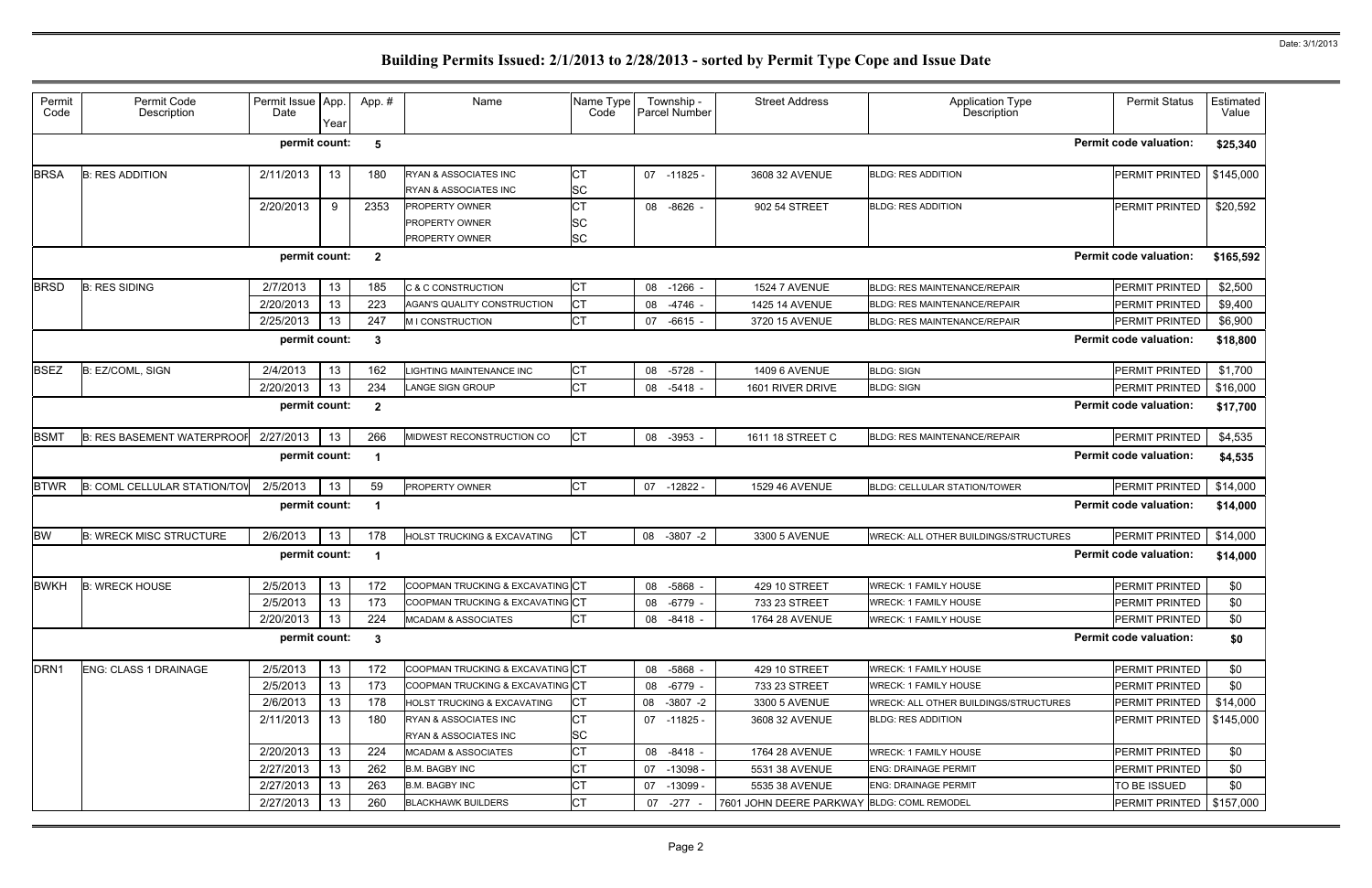| Permit<br>Code   | Permit Code<br>Description    | Permit Issue   App.<br>Date | Year | App.#                   | Name                                                                                                                                          | Name Type<br>Code           | Township -<br>Parcel Number | <b>Street Address</b> | <b>Application Type</b><br><b>Description</b> | <b>Permit Status</b>          | Estimated<br>Value |
|------------------|-------------------------------|-----------------------------|------|-------------------------|-----------------------------------------------------------------------------------------------------------------------------------------------|-----------------------------|-----------------------------|-----------------------|-----------------------------------------------|-------------------------------|--------------------|
|                  |                               | permit count:               |      | 8                       |                                                                                                                                               |                             |                             |                       |                                               | <b>Permit code valuation:</b> | \$316,000          |
| EC               | E: COML ELECTRICAL            | 2/4/2013                    | 13   | 18                      | <b>PROPERTY OWNER</b><br>ROOFING TECHNOLOGY INC<br>MAHIEU ELECTRIC CO INC<br><b>IDEAL MECHANICAL HTG &amp; AC</b>                             | СT<br>SC<br>SC<br><b>SC</b> | 07<br>$-12879-1$            | 4103 44 AVENUE        | <b>BLDG: COML REMODEL</b>                     | PERMIT PRINTED                | \$147,500          |
|                  |                               | 2/6/2013                    | 13   | 179                     | LAKEWOOD ELECTRIC AND GENERATCT                                                                                                               |                             | -12836 -<br>07              | 1320 36 AVENUE        | <b>ELEC: REPAIR</b>                           | <b>PERMIT PRINTED</b>         | \$0                |
|                  |                               | 2/13/2013                   | 13   | 211                     | MAHIEU ELECTRIC CO INC                                                                                                                        | СT                          | 07<br>$-12879 - 1$          | 4107 44 AVENUE        | ELEC: SERVICE                                 | PERMIT PRINTED                | \$0                |
|                  |                               | 2/13/2013                   | 13   | 118                     | POINT BUILDERS LLC<br>NORTHWEST MECHANICAL INC<br>TRI-CITY ELECTRIC COMPANY                                                                   | SC<br><b>SC</b>             | 07 -14471 -                 | 4707 15 STREET A      | <b>BLDG: COML REMODEL</b>                     | PERMIT PRINTED                | \$40,824           |
|                  |                               | 2/20/2013                   | 13   | 226                     | ROCK RIVER ELECTRIC, INC                                                                                                                      | СT                          | $-383 -$<br>07              | 4100 10 STREET DRIVE  | ELEC: SERVICE                                 | <b>PERMIT PRINTED</b>         | \$0                |
|                  |                               | 2/21/2013                   | 13   | 188                     | <b>PRODUCTION SERVICES OF THE Q.C CT</b><br>WATSON PLBG & MECHANICAL INC<br>WATSON PLBG & MECHANICAL INC<br>ACCURATE ELCT INSTALLATION LLC SC | lSC<br><b>SC</b>            | 07 - 354 - C                | 4270 27 STREET        | <b>BLDG: COML REMODEL</b>                     | PERMIT PRINTED                | \$86,000           |
|                  |                               | permit count:               |      | - 6                     |                                                                                                                                               |                             |                             |                       |                                               | <b>Permit code valuation:</b> | \$274,324          |
| <b>ENE</b>       | <b>ENG: EXCAVATION</b>        | 2/4/2013                    | 13   |                         | 10000001 MCADAM & ASSOCIATES                                                                                                                  | <b>CT</b>                   | 08 -8418 -                  | 1764 28 AVENUE        | <b>ENG: STREET USE</b>                        | PERMIT PRINTED                | \$0                |
|                  |                               | permit count:               |      |                         |                                                                                                                                               |                             |                             |                       |                                               | <b>Permit code valuation:</b> | \$0                |
| <b>ER</b>        | <b>E: RES ELECTRICAL</b>      | 2/4/2013                    | 13   | 161                     | <b>CULLEN ELECTRIC SERVICE</b>                                                                                                                | <b>CT</b>                   | 07<br>$-14665 -$            | 3665 70 STREET COURT  | ELEC: WIRING, MISC                            | PERMIT PRINTED                | \$0                |
|                  |                               | 2/4/2013                    | 13   | 154                     | MAHIEU ELECTRIC CO INC                                                                                                                        | СT                          | $-7072 -$<br>07             | 3817 15 STREET C      | <b>ELEC: REPAIR</b>                           | <b>PERMIT PRINTED</b>         | \$0                |
|                  |                               | 2/4/2013                    | 13   | 157                     | TRI-CITY ELECTRIC COMPANY                                                                                                                     | СT                          | $-7446 -$<br>08             | 2120 12 STREET        | <b>ELEC: REMODEL</b>                          | <b>PERMIT PRINTED</b>         | \$0                |
|                  |                               | 2/11/2013                   | 13   | 202                     | <b>ELITE ELECTRIC</b>                                                                                                                         | СT                          | $-278 -$<br>08              | 1548 29 AVENUE        | ELEC: SERVICE                                 | <b>PERMIT PRINTED</b>         | \$0                |
|                  |                               | 2/11/2013                   | 13   | 203                     | PIKUZA ELECTRIC INC                                                                                                                           | CТ                          | $-2829 -$<br>08             | <b>2109 5 AVENUE</b>  | ELEC: SERVICE                                 | <b>PERMIT PRINTED</b>         | \$0                |
|                  |                               | 2/14/2013                   | 13   | 215                     | MAHIEU ELECTRIC CO INC<br>MAHIEU ELECTRIC CO INC                                                                                              | СT<br>СT                    | 07<br>-13050 -2             | 2348 18 STREET B      | <b>ELEC: REPAIR</b>                           | <b>PERMIT PRINTED</b>         | \$0                |
|                  |                               | 2/20/2013                   | 13   | 235                     | KOEHLER ELECTRIC INC, J W                                                                                                                     | СT                          | 07 -1493 -                  | 2464 33 STREET        | ELEC: REPAIR                                  | <b>PERMIT PRINTED</b>         | \$0                |
|                  |                               | 2/20/2013                   | 13   | 222                     | MAHIEU ELECTRIC CO INC                                                                                                                        | CТ                          | 07 -569 -2                  | 1736 36 STREET        | ELEC: REPAIR                                  | PERMIT PRINTED                | \$0                |
|                  |                               | 2/21/2013                   | 13   | 237                     | HARRIS, FRANCIS                                                                                                                               | СT                          | $-1071 -$<br>07             | 1857 30 STREET        | ELEC: SERVICE                                 | PERMIT PRINTED                | \$0                |
|                  |                               | 2/21/2013                   | 13   | 219                     | CARR CONSTRUCTION, TIM<br>VENHORST PLUMBING, PAUL<br>ELITE ELECTRIC                                                                           | CТ<br><b>SC</b><br>SC       | 08 -6389 -1                 | <b>2409 9 AVENUE</b>  | <b>BLDG: RES REMODEL</b>                      | <b>PERMIT PRINTED</b>         | \$17,100           |
|                  |                               | 2/25/2013                   | 13   | 254                     | ADVANTAGE ELCTRL CNTRACTRS INCCT                                                                                                              |                             | 08 -7624 -                  | 1409 29 AVENUE        | ELEC: REPAIR                                  | PERMIT PRINTED                | \$0                |
|                  |                               | 2/27/2013                   | 13   | 259                     | MAHIEU ELECTRIC CO INC                                                                                                                        | <b>CT</b>                   | 07 -12162 -                 | 3519 39 STREET        | ELEC: REPAIR                                  | PERMIT PRINTED                | \$0                |
|                  |                               | permit count:               |      | 12                      |                                                                                                                                               |                             |                             |                       |                                               | <b>Permit code valuation:</b> | \$17,100           |
| ERM <sub>6</sub> | E: RES ELCT MTR RECNCT (6 MO) | 2/4/2013                    | 13   | 156                     | HOMETOWN PLUMBING & HEATING CICT                                                                                                              |                             | 07 -13050 -2                | 2348 18 STREET B      | ELCT: ELCT MTR RECONNCT AFTER 6 MONTHS        | <b>PERMIT PRINTED</b>         | \$0                |
|                  |                               | permit count:               |      | $\overline{\mathbf{1}}$ |                                                                                                                                               |                             |                             |                       |                                               | <b>Permit code valuation:</b> | \$0                |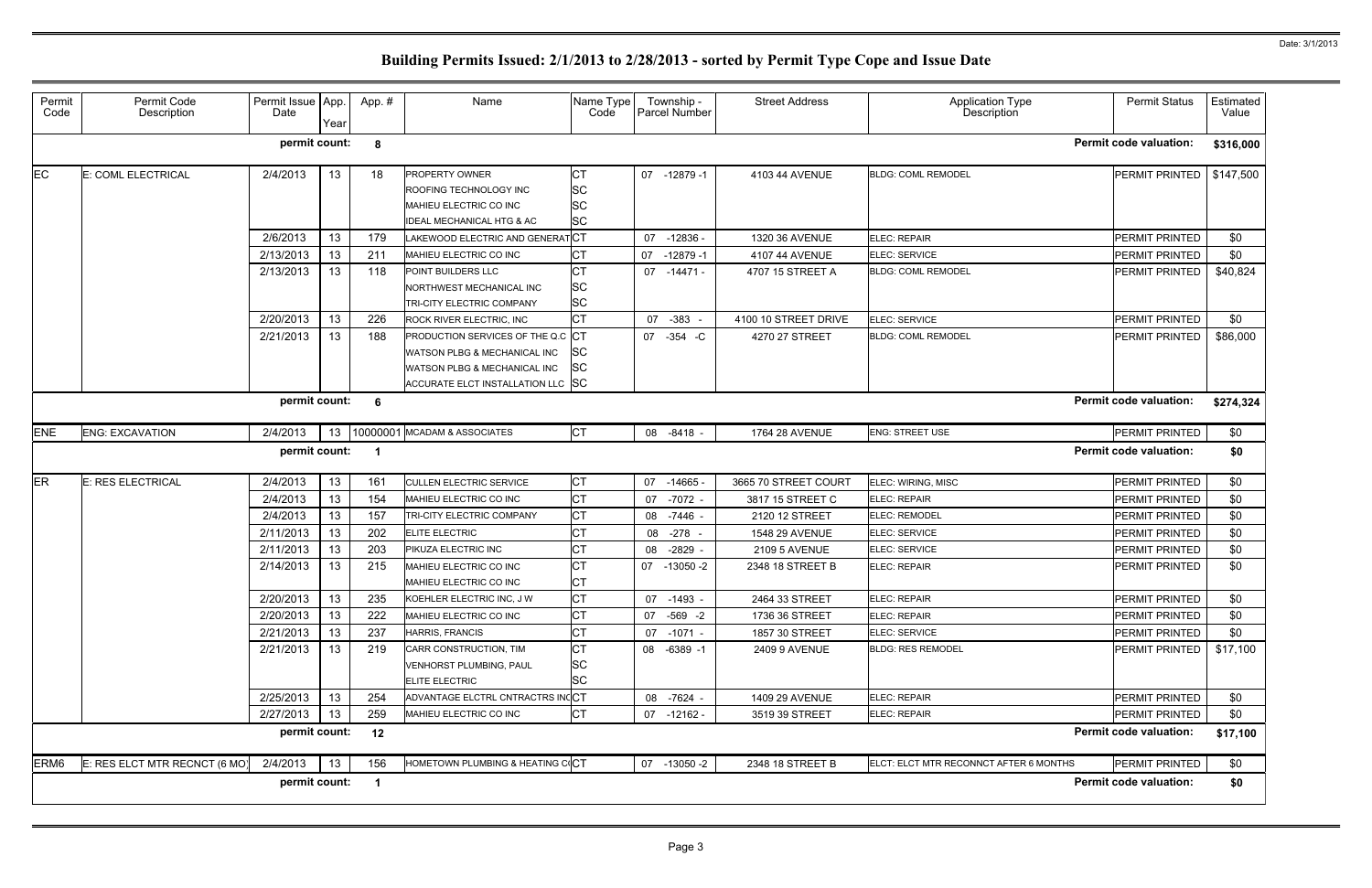| Permit<br>Code | Permit Code<br>Description | Permit Issue   App.<br>Date | Year | App.#        | Name                                 | Name Type<br>Code | Township -<br>Parcel Number | <b>Street Address</b> | <b>Application Type</b><br>Description | <b>Permit Status</b>          | Estimated<br>Value |
|----------------|----------------------------|-----------------------------|------|--------------|--------------------------------------|-------------------|-----------------------------|-----------------------|----------------------------------------|-------------------------------|--------------------|
| <b>EZC</b>     | E: EZ/COML, ELECTRICAL     | 2/4/2013                    | 13   | 160          | AMERICAN ELECTRIC INC                | СT                | $-1143 -$<br>08             | <b>1518 5 AVENUE</b>  | ELEC: SERVICE                          | PERMIT PRINTED                | \$0                |
|                |                            | 2/7/2013                    | 13   | 162          | <b>LIGHTING MAINTENANCE INC</b>      | CT                | $-5728 -$<br>08             | <b>1409 6 AVENUE</b>  | <b>BLDG: SIGN</b>                      | PERMIT PRINTED                | \$1,700            |
|                |                            | 2/21/2013                   | 13   | 10           | MARTIN H.J. AND SONS, INC            | СT                | 07 -347 -1                  | 4500 16 STREET        | <b>BLDG: COML REMODEL</b>              | PERMIT PRINTED                | \$135,212          |
|                |                            |                             |      |              | LIGHTING MAINTENANCE INC             | <b>SC</b>         |                             |                       |                                        |                               |                    |
|                |                            | permit count:               |      | $\mathbf{3}$ |                                      |                   |                             |                       |                                        | Permit code valuation:        | \$136,912          |
| <b>MC</b>      | M: COML MECHANICAL         | 2/7/2013                    | 13   | 18           | <b>PROPERTY OWNER</b>                | СT                | 07<br>$-12879-1$            | 4103 44 AVENUE        | <b>BLDG: COML REMODEL</b>              | PERMIT PRINTED                | \$147,500          |
|                |                            |                             |      |              | ROOFING TECHNOLOGY INC               | SC                |                             |                       |                                        |                               |                    |
|                |                            |                             |      |              | MAHIEU ELECTRIC CO INC               | SC                |                             |                       |                                        |                               |                    |
|                |                            |                             |      |              | <b>IDEAL MECHANICAL HTG &amp; AC</b> | SC                |                             |                       |                                        |                               |                    |
|                |                            | 2/11/2013                   | 13   | 193          | <b>BORNHOEFT HEATING &amp; AC</b>    | СT                | $-7984$ .<br>08             | 620 18 STREET         | HTG: ROOFTOP UNIT, REPLACE             | PERMIT PRINTED                | \$0                |
|                |                            | 2/20/2013                   | 13   | 188          | PRODUCTION SERVICES OF THE Q.C CT    |                   | 07 - 354 - C                | 4270 27 STREET        | <b>BLDG: COML REMODEL</b>              | PERMIT PRINTED                | \$86,000           |
|                |                            |                             |      |              | WATSON PLBG & MECHANICAL INC         | SС                |                             |                       |                                        |                               |                    |
|                |                            |                             |      |              | WATSON PLBG & MECHANICAL INC         | SC                |                             |                       |                                        |                               |                    |
|                |                            |                             |      |              | ACCURATE ELCT INSTALLATION LLC SC    |                   |                             |                       |                                        |                               |                    |
|                |                            | 2/26/2013                   | 13   | 257          | <b>IDEAL MECHANICAL HTG &amp; AC</b> | СT                | 07 -12879 -10               | 4506 41 STREET        | HTG: ROOFTOP UNIT, REPLACE             | PERMIT PRINTED                | \$0                |
|                |                            | permit count:               |      |              |                                      |                   |                             |                       |                                        | <b>Permit code valuation:</b> | \$233,500          |
| <b>MEZC</b>    | M: EZ/COML, MECHANICAL     | 2/6/2013                    | 13   | 33           | PRIMUS COMPANIES INC.                | CТ                | 08 -5418 -                  | 1601 RIVER DRIVE      | <b>BLDG: COML REMODEL</b>              | <b>PERMIT PRINTED</b>         | \$297,000          |
|                |                            |                             |      |              | TRI-CITY ELECTRIC COMPANY            | <b>SC</b>         |                             |                       |                                        |                               |                    |
|                |                            |                             |      |              | RYAN & ASSOCIATES INC                | <b>SC</b>         |                             |                       |                                        |                               |                    |
|                |                            |                             |      |              | <b>SCHEBLER COMPANY</b>              | SC                |                             |                       |                                        |                               |                    |
|                |                            |                             |      |              | CONTINENTAL FIRE SPRINKLER CO        | <b>SC</b>         |                             |                       |                                        |                               |                    |
|                |                            | permit count:               |      | -1           |                                      |                   |                             |                       |                                        | <b>Permit code valuation:</b> | \$297,000          |
| <b>MR</b>      | M: RES MECHANICAL          | 2/1/2013                    | 13   | 141          | ALL HOURS HEATING & COOLING          | СT                | 07<br>$-13523 -$            | 3412 33 STREET        | HTG: FURNACE/AC, REPLACE               | PERMIT PRINTED                | \$0                |
|                |                            | 2/1/2013                    | 13   | 151          | MORRIS IMPROVEMENT COMPANY           | СT                | $-6295$<br>07               | 2347 48 STREET        | HTG: FURNACE/AC, REPLACE               | PERMIT PRINTED                | \$0                |
|                |                            | 2/1/2013                    | 13   | 146          | <b>SCHEBLER COMPANY</b>              | СT                | -8055 -<br>07               | 2667 35 STREET        | HTG: BOILER/FURNACE, REPLACE           | PERMIT PRINTED                | \$0                |
|                |                            | 2/1/2013                    | 13   | 140          | ALL HOURS HEATING & COOLING          | <b>ICT</b>        | -9022 -<br>07               | 3817 22 AVENUE        | HTG: FURNACE/AC, REPLACE               | <b>PERMIT PRINTED</b>         | \$0                |
|                |                            | 2/5/2013                    | 13   | 167          | <b>FREED HEATING &amp; AC</b>        | СT                | 07 -10134 -                 | 5014 46 AVENUE COURT  | HTG: BOILER/FURNACE. REPLACE           | PERMIT PRINTED                | \$0                |
|                |                            | 2/5/2013                    | 13   | 168          | <b>BRADY COMPANY, JL</b>             | СT                | $-892 -$<br>07              | 2810 44 STREET        | HTG: BOILER/FURNACE. REPLACE           | <b>PERMIT PRINTED</b>         | \$0                |
|                |                            | 2/11/2013                   | 13   | 192          | <b>FREED HEATING &amp; AC</b>        | СT                | -8054 -<br>07               | 2661 35 STREET        | HTG: FURNACE/AC. REPLACE               | <b>PERMIT PRINTED</b>         | \$0                |
|                |                            | 2/11/2013                   | 13   | 194          | KALE HEATING & AC                    | СT                | -1470 -<br>08               | 743 3 STREET          | HTG: FURNACE/AC, REPLACE               | PERMIT PRINTED                | \$0                |
|                |                            | 2/11/2013                   | 13   | 191          | <b>FREED HEATING &amp; AC</b>        | СT                | 08 -6461 -4                 | 3002 15 STREET A      | HTG: FURNACE/AC. REPLACE               | PERMIT PRINTED                | \$0                |
|                |                            | 2/11/2013                   | 13   | 196          | MORRIS IMPROVEMENT COMPANY           | СT                | -8839 -18<br>08             | 1315 C 9 STREET       | HTG: BOILER/FURNACE, REPLACE           | PERMIT PRINTED                | \$0                |
|                |                            | 2/20/2013                   | 13   | 232          | KALE HEATING & AC                    | СT                | 07 -13496 -                 | 4264 22 AVENUE        | HTG: BOILER/FURNACE, REPLACE           | <b>PERMIT PRINTED</b>         | \$0                |
|                |                            | 2/20/2013                   | 13   | 233          | PRECISION AIR HTG & AC INC           | СT                | -227 -A<br>07               | 3561 41 STREET        | HTG: BOILER/FURNACE, REPLACE           | <b>PERMIT PRINTED</b>         | \$0                |
|                |                            | 2/20/2013                   | 13   | 230          | <b>FREED HEATING &amp; AC</b>        | СT                | 07<br>-5244 -               | 1515 34 STREET        | HTG: BOILER/FURNACE, REPLACE           | PERMIT PRINTED                | \$0                |
|                |                            | 2/20/2013                   | 9    | 2353         | <b>PROPERTY OWNER</b>                | СT                | -8626 -<br>08               | 902 54 STREET         | <b>BLDG: RES ADDITION</b>              | <b>PERMIT PRINTED</b>         | \$20,592           |
|                |                            |                             |      |              | <b>PROPERTY OWNER</b>                | <b>SC</b>         |                             |                       |                                        |                               |                    |
|                |                            |                             |      |              | <b>PROPERTY OWNER</b>                | <b>SC</b>         |                             |                       |                                        |                               |                    |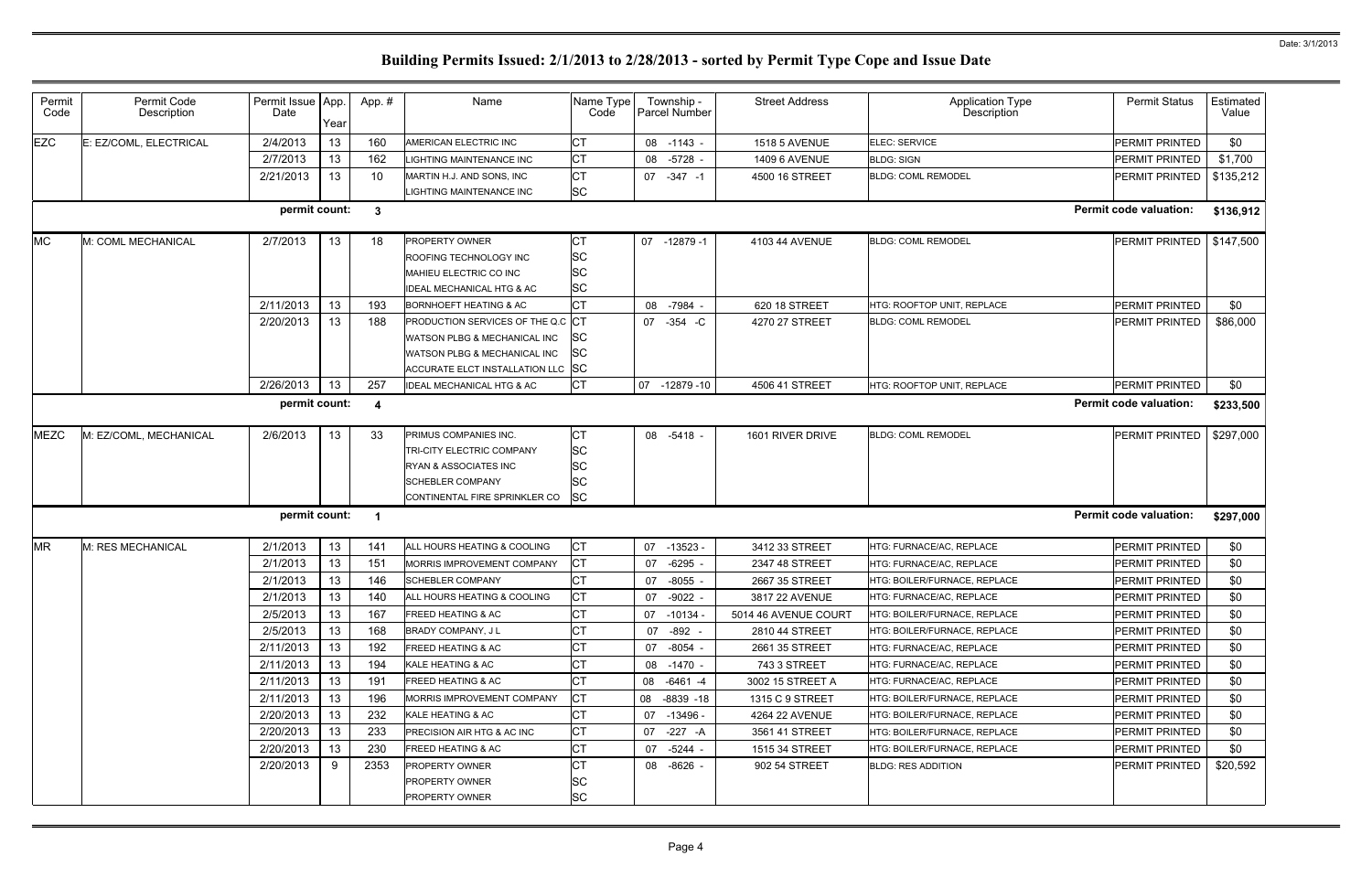| Permit<br>Code   | Permit Code<br>Description   | Permit Issue App.<br>Date | Year | App. # | Name                                         | Name Type<br>Code |    | Township -<br>Parcel Number | <b>Street Address</b>   | Application Type<br>Description              | <b>Permit Status</b>          | Estimated<br>Value |
|------------------|------------------------------|---------------------------|------|--------|----------------------------------------------|-------------------|----|-----------------------------|-------------------------|----------------------------------------------|-------------------------------|--------------------|
| <b>MR</b>        | M: RES MECHANICAL            | 2/25/2013                 | 13   | 245    | <b>FREED HEATING &amp; AC</b>                | СT                |    | 07 -11000 -                 | 3702 39 STREET          | HTG: BOILER/FURNACE, REPLACE                 | PERMIT PRINTED                | \$0                |
|                  |                              | 2/25/2013                 | 13   | 250    | JOHNSON HEATING & A/C INC DBA                | СT                | 07 | $-13333-$                   | 8 WILDWOOD DRIVE        | HTG: BOILER/FURNACE, REPLACE                 | PERMIT PRINTED                | \$0                |
|                  |                              | 2/25/2013                 | 13   | 249    | <b>FREED HEATING &amp; AC</b>                | СT                | 08 | $-6389 - 1$                 | 2409 9 AVENUE           | HTG: FURNACE/AC, REPLACE                     | PERMIT PRINTED                | \$0                |
|                  |                              | 2/25/2013                 | 13   | 243    | PROPERTY OWNER                               | СT                | 08 | $-9355$                     | 680 7 STREET COURT      | HTG: PREFAB FIREPLACE, INSTALL               | PERMIT PRINTED                | \$0                |
|                  |                              | 2/28/2013                 | 13   | 267    | MORRIS IMPROVEMENT COMPANY                   | СT                | 07 | -7644 -                     | 2502 23 AVENUE COURT    | HTG: BOILER/FURNACE, REPLACE                 | FINAL INSPECTION              | \$0                |
|                  |                              | permit count:             |      | 19     |                                              |                   |    |                             |                         |                                              | <b>Permit code valuation:</b> | \$20,592           |
| PC               | P: COML PLUMBING             | 2/1/2013                  | 13   | 148    | <b>WIRTH INC</b>                             | CТ                | 07 | -13956 -                    | 2600 52 AVENUE          | PLBG: INSTALLATION, COMMERCIAL               | PERMIT PRINTED                | \$0                |
|                  |                              | 2/1/2013                  | 13   | 118    | POINT BUILDERS LLC                           | CТ                |    | 07 -14471 -                 | 4707 15 STREET A        | <b>BLDG: COML REMODEL</b>                    | FINAL INSPECTION              | \$40,824           |
|                  |                              |                           |      |        | NORTHWEST MECHANICAL INC                     | SC                |    |                             |                         |                                              |                               |                    |
|                  |                              |                           |      |        | TRI-CITY ELECTRIC COMPANY                    | <b>SC</b>         |    |                             |                         |                                              |                               |                    |
|                  |                              | 2/20/2013                 | 13   | 228    | TRITON PLUMBING HEATING & A/C                | СT                | 07 | $-13431 -$                  | 5304 23 AVENUE          | PLBG: INSTALLATION, COMMERCIAL               | PERMIT PRINTED                | \$0                |
|                  |                              | 2/20/2013                 | 13   | 188    | PRODUCTION SERVICES OF THE Q.C CT            |                   | 07 | $-354$ $-C$                 | 4270 27 STREET          | <b>BLDG: COML REMODEL</b>                    | PERMIT PRINTED                | \$86,000           |
|                  |                              |                           |      |        | WATSON PLBG & MECHANICAL INC                 | ISC               |    |                             |                         |                                              |                               |                    |
|                  |                              |                           |      |        | WATSON PLBG & MECHANICAL INC                 | lSC               |    |                             |                         |                                              |                               |                    |
|                  |                              |                           |      |        | ACCURATE ELCT INSTALLATION LLC SC            |                   |    |                             |                         |                                              |                               |                    |
|                  |                              | 2/25/2013                 | 13   | 256    | BLONDELL PLUMBING SERVICE INC                | СT                | 07 | $-277$                      | 7601 JOHN DEERE PARKWAY | <b>PLBG: SEWER REPAIR</b>                    | PERMIT PRINTED                | \$0                |
|                  |                              | 2/25/2013                 | 13   | 242    | <b>CRAWFORD HEATING &amp; COOLING</b>        | СT                | 07 | -383                        | 4100 10 STREET DRIVE    | PLBG: INSTALLATION, COMMERCIAL               | PERMIT PRINTED                | \$0                |
|                  |                              | 2/27/2013                 | 13   | 258    | M L JACKSON QUALITY PLUMBING I               | IСТ               |    | 07 -11404 -                 | 3343 56 STREET          | PLBG: INSTALLATION, COMMERCIAL               | PERMIT PRINTED                | \$0                |
|                  |                              | permit count:             |      | -7     |                                              |                   |    |                             |                         |                                              | <b>Permit code valuation:</b> | \$126,824          |
| PCR <sub>6</sub> | P: RES GAS MTR RECONCT (6 MC | 2/1/2013                  | 13   | 147    | PEEPLES HEATING & AIR COND                   | CТ                | 08 | $-6415 -$                   | 808 16 AVENUE           | HTG: GAS MTR RECONNECT AFTER 6 MONTHS        | <b>FINAL INSPECTION</b>       | \$0                |
|                  |                              | 2/5/2013                  | 13   | 166    | <b>HOMETOWN PLUMBING &amp; HEATING CICT</b>  |                   | 07 | -13050 -2                   | 2348 18 STREET B        | PLBG: GAS MTR RECONNECT AFTER 6 MONTHS       | PERMIT PRINTED                | \$0                |
|                  |                              | 2/5/2013                  | 13   | 163    | PETERSEN PLUMBING & HEATING COCT             |                   | 07 | -359                        | 3412 45 AVENUE A        | PLBG: GAS MTR RECONNECT AFTER 6 MONTHS       | PERMIT PRINTED                | \$0                |
|                  |                              | 2/5/2013                  | 13   | 164    | <b>PETERSEN PLUMBING &amp; HEATING COICT</b> |                   | 07 | -359                        | 3415 45 AVENUE A        | PLBG: GAS MTR RECONNECT AFTER 6 MONTHS       | PERMIT PRINTED                | \$0                |
|                  |                              | 2/7/2013                  | 13   | 181    | ADVANCED MECH. & GEOTHERMAL                  | IСT               | 07 | -275                        | 3502 70 STREET          | HTG: GAS MTR RECONNECT AFTER 6 MONTHS        | <b>FINAL INSPECTION</b>       | \$0                |
|                  |                              | 2/11/2013                 | 13   | 195    | PRECISION AIR HTG & AC INC                   | CТ                | 08 | $-7606 -$                   | 1714 17 AVENUE          | <b>HTG: GAS MTR RECONNECT AFTER 6 MONTHS</b> | FINAL INSPECTION              | \$0                |
|                  |                              | 2/25/2013                 | 13   | 255    | MCCONNELL HEATING AND COOLING CT             |                   |    | 07 -5376 -                  | 5302 33 AVENUE          | HTG: GAS MTR RECONNECT AFTER 6 MONTHS        | PERMIT PRINTED                | \$0                |
|                  |                              | permit count:             |      | 7      |                                              |                   |    |                             |                         |                                              | <b>Permit code valuation:</b> | \$0                |
| <b>PCWH</b>      | P: COML WATER HEATER         | 2/20/2013                 | 13   | 227    | TRITON PLUMBING HEATING & A/C                | <b>ICT</b>        |    | 07 -79 -                    | 2525 41 STREET          | PLBG: WATER HEATER                           | PERMIT PRINTED                | \$0                |
|                  |                              | permit count:             |      |        |                                              |                   |    |                             |                         |                                              | <b>Permit code valuation:</b> | \$0                |
| PDR              | P: RES DISCONNECT SWR/WTR S  | 2/11/2013                 | 13   | 186    | <b>CJ NOW PLUMBING</b>                       | <b>CT</b>         |    | 08 -8418 -                  | 1764 28 AVENUE          | PLBG: DISCONNECT WATER & SEWER SERVICE       | <b>FINAL INSPECTION</b>       | \$0                |
|                  |                              | permit count:             |      |        |                                              |                   |    |                             |                         |                                              | <b>Permit code valuation:</b> | \$0                |
| PEZC             | P: EZ/COML, PLUMBING         | 2/6/2013                  | 13   | 33     | PRIMUS COMPANIES INC.                        | CТ                |    | 08 -5418 -                  | 1601 RIVER DRIVE        | <b>BLDG: COML REMODEL</b>                    | PERMIT PRINTED                | \$297,000          |
|                  |                              |                           |      |        | TRI-CITY ELECTRIC COMPANY                    | <b>SC</b>         |    |                             |                         |                                              |                               |                    |
|                  |                              |                           |      |        | <b>RYAN &amp; ASSOCIATES INC</b>             | SC                |    |                             |                         |                                              |                               |                    |
|                  |                              |                           |      |        | <b>SCHEBLER COMPANY</b>                      | SC                |    |                             |                         |                                              |                               |                    |
|                  |                              |                           |      |        | CONTINENTAL FIRE SPRINKLER CO                | <b>SC</b>         |    |                             |                         |                                              |                               |                    |
|                  |                              |                           |      |        |                                              |                   |    |                             |                         |                                              |                               |                    |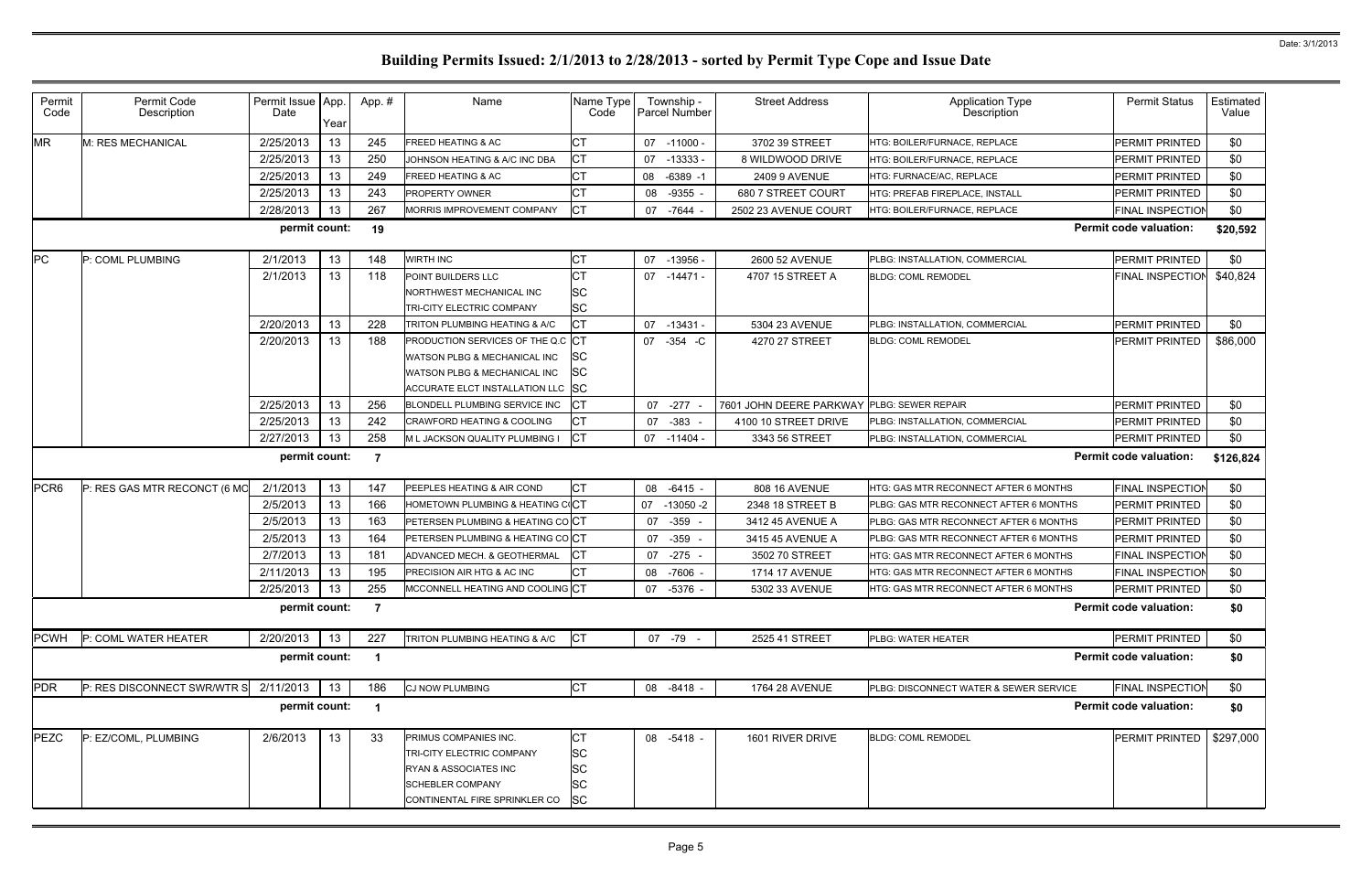|             |                      | Date          | Year |      | Name                                        | Name Type<br>Code | Township -<br>Parcel Number | <b>Street Address</b>  | <b>Application Type</b><br><b>Description</b> | <b>Permit Status</b>          | Estimated<br>Value |
|-------------|----------------------|---------------|------|------|---------------------------------------------|-------------------|-----------------------------|------------------------|-----------------------------------------------|-------------------------------|--------------------|
| <b>PEZC</b> | P: EZ/COML, PLUMBING | 2/28/2013     | 13   | 174  | <b>ESTES CONSTRUCTION</b>                   | <b>CT</b>         | 08 -5418 -                  | 1601 RIVER DRIVE       | <b>BLDG: COML REMODEL</b>                     | PERMIT PRINTED                | \$190,797          |
|             |                      |               |      |      | RYAN & ASSOCIATES INC                       | <b>SC</b>         |                             |                        |                                               |                               |                    |
|             |                      | permit count: |      | - 1  |                                             |                   |                             |                        |                                               | <b>Permit code valuation:</b> | \$297,000          |
| <b>PPSC</b> | P: SEWER CLEANING    | 2/11/2013     | 13   | 199  | ROTO-ROOTER SEWER CLEANING                  | СT                | -999999-<br>08              | 1 SEWER STREET         | PLBG: SEWER CLEANING                          | PERMIT PRINTED                | \$0                |
|             |                      | permit count: |      | -1   |                                             |                   |                             |                        |                                               | <b>Permit code valuation:</b> | \$0                |
| <b>PR</b>   | P: RES PLUMBING      | 2/1/2013      | 13   | 70   | <b>ASPEN HOMES INC</b>                      | CT                | 07 -11888 -                 | 3447 52 STREET COURT   | <b>BLDG: RES REMODEL</b>                      | <b>PERMIT PRINTED</b>         | \$16,341           |
|             |                      |               |      |      | PETERSEN PLUMBING & HEATING COSC            |                   |                             |                        |                                               |                               |                    |
|             |                      | 2/1/2013      | 13   | 135  | <b>BASIO PLUMBING INC.</b>                  |                   | 07<br>$-241 -2$             | 3022 55 STREET DRIVE   | PLBG: INSTALLATION, RESIDENTIAL               | FINAL INSPECTION              | \$0                |
|             |                      | 2/1/2013      | 13   | 137  | HOMETOWN PLUMBING & HEATING COCT            |                   | 08<br>$-3735 -$             | <b>1553 8 AVENUE</b>   | PLBG: WATER SERVICE REPLACEMENT               | <b>FINAL INSPECTION</b>       | \$0                |
|             |                      | 2/1/2013      | 13   | 136  | <b>HOMETOWN PLUMBING &amp; HEATING CICT</b> |                   | $-3776 -$<br>08             | 2935 11 AVENUE         | PLBG: WATER SERVICE REPLACEMENT               | <b>FINAL INSPECTION</b>       | \$0                |
|             |                      | 2/1/2013      | 12   | 2211 | <b>GRIFFIN CONSTRUCTION, MARK</b>           | СT                | $-3872 -$<br>08             | 1622 14 AVENUE         | <b>BLDG: RES REMODEL</b>                      | PERMIT PRINTED                | \$40,000           |
|             |                      |               |      |      | LAKEWOOD ELECTRIC AND GENERATISC            |                   |                             |                        |                                               |                               |                    |
|             |                      |               |      |      | <b>CJ NOW PLUMBING</b>                      | <b>SC</b>         |                             |                        |                                               |                               |                    |
|             |                      | 2/1/2013      | 13   | 138  | CJ NOW PLUMBING                             | <b>CT</b>         | 08<br>$-4185 -$             | 2308 18 AVENUE A       | PLBG: WATER SERVICE REPLACEMENT               | <b>FINAL INSPECTION</b>       | \$0                |
|             |                      | 2/1/2013      | 13   | 134  | HOMETOWN PLUMBING & HEATING CICT            |                   | $-6415 -$<br>08             | 808 16 AVENUE          | PLBG: WATER SERVICE REPLACEMENT               | FINAL INSPECTION              | \$0                |
|             |                      | 2/5/2013      | 13   | 171  | HOMETOWN PLUMBING & HEATING CICT            |                   | $-1987$<br>08               | <b>1804 17 AVENUE</b>  | PLBG: WATER SERVICE REPLACEMENT               | <b>FINAL INSPECTION</b>       | \$0                |
|             |                      | 2/6/2013      | 13   | 177  | A+ PLUMBING                                 | СT                | $-2793 -$<br>08             | 207 4 AVENUE           | PLBG: SEWER SERVICE REPLACEMENT               | PERMIT PRINTED                | \$0                |
|             |                      | 2/11/2013     | 13   | 198  | <b>CJ NOW PLUMBING</b>                      | <b>CT</b>         | 07<br>$-10642 -$            | 4827 48 AVENUE         | <b>PLBG: SEWER REPAIR</b>                     | <b>FINAL INSPECTION</b>       | \$0                |
|             |                      | 2/11/2013     | 13   | 189  | PETERSEN PLUMBING & HEATING COCT            |                   | $-4130 -$<br>08             | <b>1729 14 AVENUE</b>  | PLBG: WATER SERVICE REPLACEMENT               | <b>FINAL INSPECTION</b>       | \$0                |
|             |                      | 2/11/2013     | 13   | 201  | PETERSEN PLUMBING & HEATING COCT            |                   | 08<br>$-5145 - 3$           | 5411 6 AVENUE          | PLBG: WATER SERVICE REPLACEMENT               | <b>FINAL INSPECTION</b>       | \$0                |
|             |                      | 2/11/2013     | 13   | 197  | <b>CJ NOW PLUMBING</b>                      | СT                | $-7204 -$<br>08             | <b>501 18 AVENUE A</b> | PLBG: WATER SERVICE REPLACEMENT               | <b>FINAL INSPECTION</b>       | \$0                |
|             |                      | 2/13/2013     | 13   | 212  | <b>CJ NOW PLUMBING</b>                      | <b>CT</b>         | $-220 - 7$<br>08            | 535 32 AVENUE          | PLBG: SEWER SERVICE REPLACEMENT               | <b>FINAL INSPECTION</b>       | \$0                |
|             |                      | 2/14/2013     | 12   | 1213 | <b>TRAPKUS BUILD</b>                        | <b>CT</b>         | 07<br>$-14800 -$            | 7318 35 AVENUE COURT   | <b>BLDG: RES MAINTENANCE/REPAIR</b>           | PERMIT PRINTED                | \$20,000           |
|             |                      |               |      |      | <b>CJ NOW PLUMBING</b>                      | SC                |                             |                        |                                               |                               |                    |
|             |                      |               |      |      | FERREYRA HEATING & COOLING                  | <b>SC</b>         |                             |                        |                                               |                               |                    |
|             |                      |               |      |      | ADVANTAGE ELCTRL CNTRACTRS INCSC            |                   |                             |                        |                                               |                               |                    |
|             |                      |               |      |      | <b>BAGBY PLUMBING SERVICE</b>               | <b>SC</b>         |                             |                        |                                               |                               |                    |
|             |                      | 2/14/2013     | 13   | 216  | <b>CJ NOW PLUMBING</b>                      | <b>CT</b>         | 08 -220 -7                  | 535 32 AVENUE          | PLBG: INSTALLATION, RESIDENTIAL               | <b>FINAL INSPECTION</b>       | \$0                |
|             |                      | 2/20/2013     | 13   | 231  | <b>SUPERIOR PLUMBING INC</b>                | <b>CT</b>         | 07<br>-227 -C               | 3541 41 STREET         | <b>PLBG: SEWER REPAIR</b>                     | <b>FINAL INSPECTION</b>       | \$0                |
|             |                      | 2/20/2013     | 13   | 219  | CARR CONSTRUCTION, TIM                      | <b>CT</b>         | 08 -6389 -1                 | <b>2409 9 AVENUE</b>   | <b>BLDG: RES REMODEL</b>                      | PERMIT PRINTED                | \$17,100           |
|             |                      |               |      |      | <b>VENHORST PLUMBING, PAUL</b>              | <b>SC</b>         |                             |                        |                                               |                               |                    |
|             |                      |               |      |      | <b>ELITE ELECTRIC</b>                       | <b>SC</b>         |                             |                        |                                               |                               |                    |
|             |                      | 2/20/2013     | 13   | 229  | <b>CRUZ PLUMBING</b>                        | <b>CT</b>         | 08<br>$-7910 -$             | 2008 15 STREET A       | PLBG: WATER SERVICE REPLACEMENT               | PERMIT PRINTED                | \$0                |
|             |                      | 2/22/2013     | 13   | 239  | HOMETOWN PLUMBING & HEATING COCT            |                   | 07<br>$-10412 -$            | 3543 13 STREET         | <b>PLBG: SEWER REPAIR</b>                     | <b>FINAL INSPECTION</b>       | \$0                |
|             |                      | 2/25/2013     | 13   | 244  | <b>CJ NOW PLUMBING</b>                      | <b>CT</b>         | $-7544 -$<br>07             | 1916 GLENWOOD DRIVE    | PLBG: SEWER REPAIR                            | PERMIT PRINTED                | \$0                |
|             |                      | 2/25/2013     | 13   | 246  | <b>CJ NOW PLUMBING</b>                      | <b>CT</b>         | -6064 -<br>08               | 3119 15 STREET C       | PLBG: WATER SERVICE REPLACEMENT               | <b>FINAL INSPECTION</b>       | \$0                |
|             |                      | permit count: |      | 22   |                                             |                   |                             |                        |                                               | <b>Permit code valuation:</b> | \$93,441           |
| <b>PRRZ</b> | P: RES RPZ           | 2/7/2013      | 13   | 182  | <b>CJ NOW PLUMBING</b>                      | <b>CT</b>         | 07 -7821 -                  | 3201 26 AVENUE COURT   | PLBG: IRRIGATION                              | PERMIT PRINTED                | \$0                |